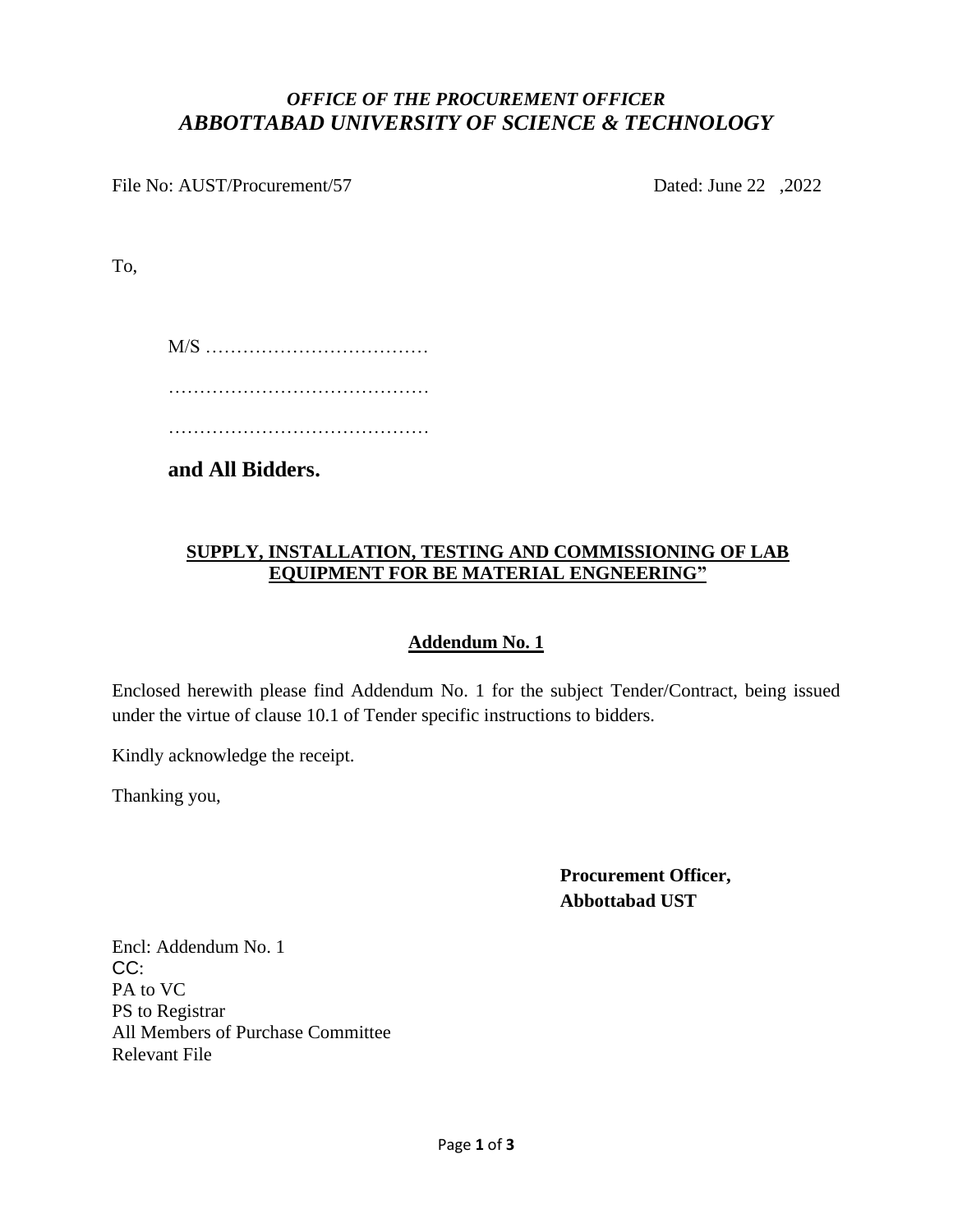## **Reference Clause 10.1 of Tender Specific Instructions to Bidders and pre bid meeting held on June 22, 2022 For the tender titled SUPPLY, INSTALLATION, TESTING AND COMMISSIONING OF LAB EQUIPMENT FOR BE MATERIAL ENGNEERING**

#### **Addendum No. 1**

#### **June 22, 2022**

The Bidder shall note  $\&$  take into consideration the following additions/amendments to the tender, while preparing the subject bid.

**1. General Conditions of Contract (Clause xii(a)).**

Delete the last full-stop (.) and add the words **for all items in sub-package-1 that will quoted for local items, except for all items in Package-2 that will quoted for imported items for which the delivery time should be 04 months from the letter of supply order.**

- **2. Special Stipulations ((Schedule-a), Sub-Clause Completion Period))** After the words **60 Calendar Days** Add the words **for sub-packages-1 except subpackage-2 for which completion time will be "120 Calendar Days".**
- **3. Annexure-A (TECHNICAL EVALUATION CRITERIA FOR EACH PACKAGE) Sr.# 5 (Full compliance to the technical specifications -------)** Insert **")"** after the word specific and replace the words **on stamp paper (PKR-100)** with **on official letter head of the bidder.**
- **4.** Under the note of **Annexure-A** add the words "**Technical evaluation criteria for both sub-package-1 and sub-package- 2 will be the same as mentioned above in table"**.

# **5. BOQ/Priced Bid**